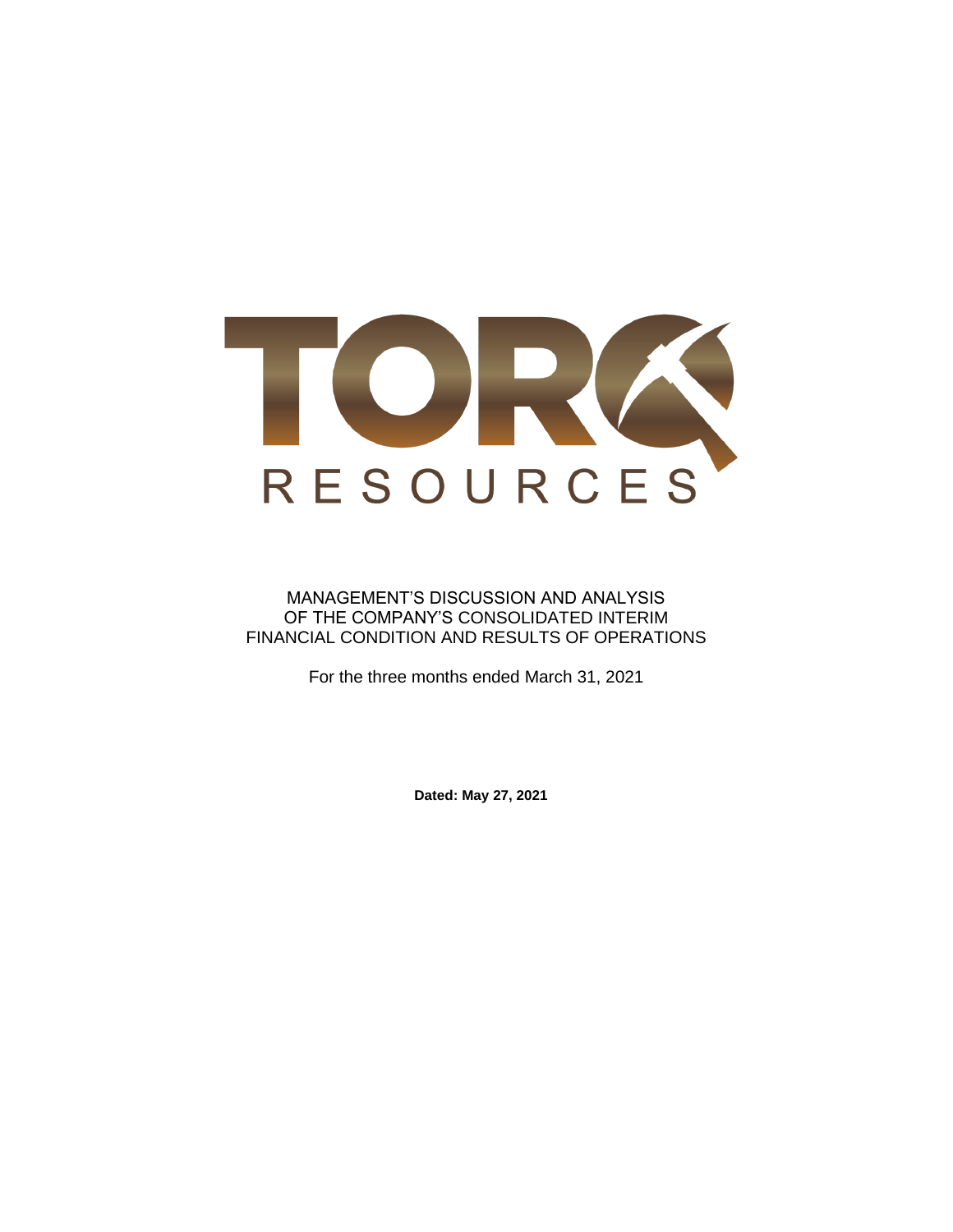Management's Discussion and Analysis of the Financial Condition and Results of Operations for the Three Months Ended March 31, 2021 Expressed in Canadian dollars

### **1. Operational and corporate highlights for the three months ended March 31, 2021, and up to May 27, 2021**

- On May 25, 2021, the Company announced it had acquired the option to earn a 100% interest in the Andrea copper porphyry project located in Chile.
- On April 21, 2021, the Company announced initial results from the ongoing exploration program at the Margarita Project using a ground-based induced polarization (IP) geophysical survey which have outlined two north-northwest trending chargeability anomalies, approximately 3 km by 500 metres (m) in size, which Torq's technical team believes are associated with sulphide mineralization.
- On April 8, 2021, the Company announced the commencement of work at its Margarita Project. The surface exploration program is focused on defining drill targets with the aim of initiating the first drill program at Margarita in Q3 2021.
- On April 7, 2021, the Company announced the grant of incentive stock options for the purchase of 420,000 common shares to officers of the Company. The options are exercisable at \$0.77 and expire five years from the date of grant.
- On March 8, 2021, the Company announced it had acquired the option to earn a 100% in interest in the Margarita Project located in Chile.

#### **2. Date of this document**

This Management Discussion and Analysis ("MD&A") of Torq Resources Inc. (the "Company" or "Torq") has been prepared by management to assist the reader in assessing material changes in the interim financial condition and results of operations of the Company as at March 31, 2021 and for the three months then ended. This MD&A should be read in conjunction with the condensed consolidated interim financial statements of the Company and related notes thereto as at and for the three months ended March 31, 2021 and 2020. The condensed consolidated interim financial statements have been prepared in accordance with International Accounting Standard ("IAS") 34, "Interim Financial Reporting" using accounting policies consistent with International Financial Reporting Standards ("IFRS" or "GAAP") as issued by the International Accounting Standards Board ("IASB") and Interpretations issued by the International Financial Reporting Interpretations Committee ("IFRIC"). Other than as disclosed in the condensed consolidated interim financial statements for the three months ended March 31, 2021, the accounting policies followed in these condensed consolidated interim financial statements are the same as those applied in the Company's most recent audited annual consolidated financial statements for the year ended December 31, 2020. All financial information has been prepared in accordance with IFRS and all dollar amounts presented are Canadian dollars unless otherwise stated.

The effective date of this MD&A is May 27, 2021.

#### **2.1 Forward-looking statements and risk factors**

This MD&A may contain "forward-looking statements" which reflect the Company's current expectations regarding the future results of operations, performance and achievements of the Company, including but not limited to statements with respect to the Company's plans or future financial or operating performance, the estimation of mineral reserves and resources, conclusions of economic assessments of projects, the timing and amount of estimated future production, costs of future production, future capital expenditures, costs and timing of the development of deposits, success of exploration activities, permitting time lines, requirements for additional capital, sources and timing of additional financing, realization of unused tax benefits and future outcome of legal and tax matters.

The Company has tried, wherever possible, to identify these forward-looking statements by, among other things, using words such as "anticipate," "believe," "estimate," "expect", "budget", or variations of such words and phrases or state that certain actions, events or results "may", "could", "would", "might" or "will be taken", "occur" or "be achieved".

The statements reflect the current beliefs of the management of the Company, and are based on currently available information. Accordingly, these statements are subject to known and unknown risks, uncertainties and other factors, which could cause the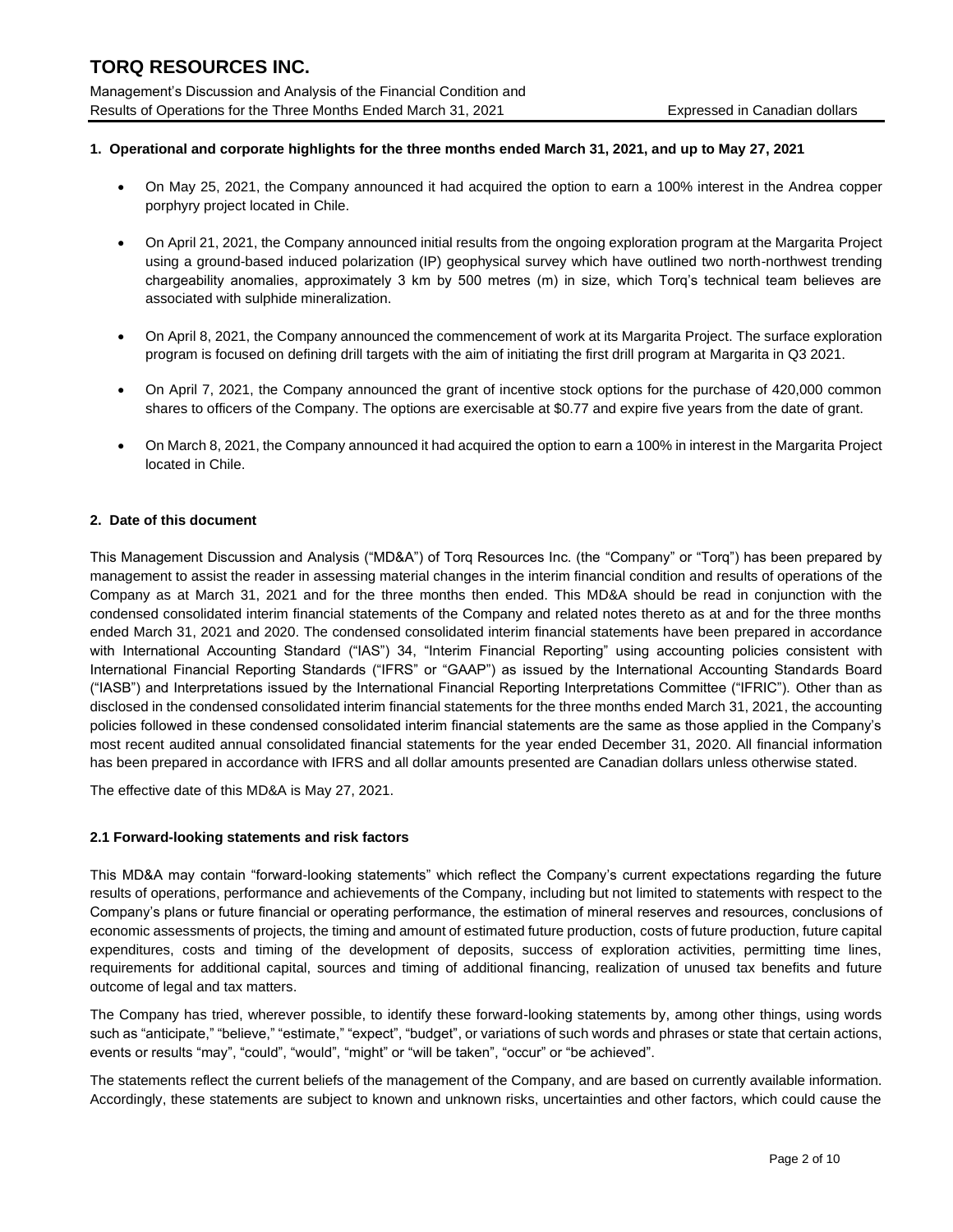Management's Discussion and Analysis of the Financial Condition and Results of Operations for the Three Months Ended March 31, 2021 Expressed in Canadian dollars

actual results, performance, or achievements of the Company to differ materially from those expressed in, or implied by, these statements. These uncertainties are factors that include but are not limited to risks related to international operations; risks related to general economic conditions and credit availability; public health crises such as the COVID-19 pandemic and other uninsurable risks; actual results of current exploration activities, unanticipated reclamation expenses; fluctuations in prices of base and precious metals; fluctuations in foreign currency exchange rates, increases in market prices of mining consumables; accidents, labour disputes, title disputes, claims and limitations on insurance coverage and other risks of the mining industry; delays in obtaining governmental approvals or financing or in the completion of development or construction activities, changes in national and local government regulation of mining operations, tax rules and regulations, and political and economic developments in countries in which the Company operates, as well as other factors. Additional information relating to the Company and its operations is available on SEDAR at [www.sedar.com](http://www.sedar.com/) and on the Company's website at www.torgresources.com.

The Company's management reviews periodically information reflected in forward-looking statements. The Company has and continues to disclose in its Management's Discussion and Analysis and other publicly filed documents, changes to material factors or assumptions underlying the forward-looking statements and to the validity of the statements themselves, in the period the changes occur.

Historical results of operations and trends that may be inferred from the following discussions and analysis may not necessarily indicate future results from operations.

### **3. Description of business**

Torq is a junior exploration company focused on the acquisition, exploration and development of mineral resource properties. The Company is incorporated under the Business Corporations Act (British Columbia) and is a reporting issuer in British Columbia, Alberta and Ontario. The Company is listed on the TSX Venture Exchange (the "Exchange") as a Tier 2 mining issuer, and its shares trade under the symbol TORQ.V. On September 18, 2017, the Company commenced trading on the OTCQX under the US symbol TRBMF.

As at the date of this MD&A, the corporate organizational structure of Torq is as follows:

| <b>Subsidiary</b>                | <b>Place of incorporation</b> |      |
|----------------------------------|-------------------------------|------|
| Stratton Resources (Canada) Ltd. | BC, Canada                    | 100% |
| Torg Resources Holdings Inc.     | BC, Canada                    | 100% |
| Torg USA Inc.                    | Nevada, USA                   | 100% |
| Candelaria Minerals S.A.C.       | Peru                          | 100% |
| <b>Torg Resources Chile SpA</b>  | Chile                         | 100% |
| Minera Margarita SpA             | Chile                         | 100% |

On May 18, 2021, the Company established a new 100% owned subsidiary, Minera Andrea SpA.

During the latter part of 2020 and into 2021, the Company has been entirely dedicated to project investigation activities and its goal of identifying and acquiring undervalued early stage exploration projects in order to maximize shareholder value. In the latter part of 2020, the Company announced it had focused attention on Chile, and recruited a highly experienced exploration and logistics team in the country with plans to build a portfolio of high potential projects. A key step was achieved in March 2021, when the Company announced it had acquired the option to earn a 100% interest in the Margarita Iron-Oxide-Copper-Gold ("IOCG") project located in Chile, approximately 65 kilometres (km) north of the city of Copiapo. The Company plans to move rapidly to drill stage by conducting geological mapping and geophysical surveying programs at the Margarita project (the "Margarita Project" or "Margarita"), while continuing to add to the Company's portfolio. Furthermore, on May 25, 2021, the Company announced it had acquired the option to earn a 100% interest in the Andrea copper porphyry project located in Chile, approximately 100 km east of the city of La Serena.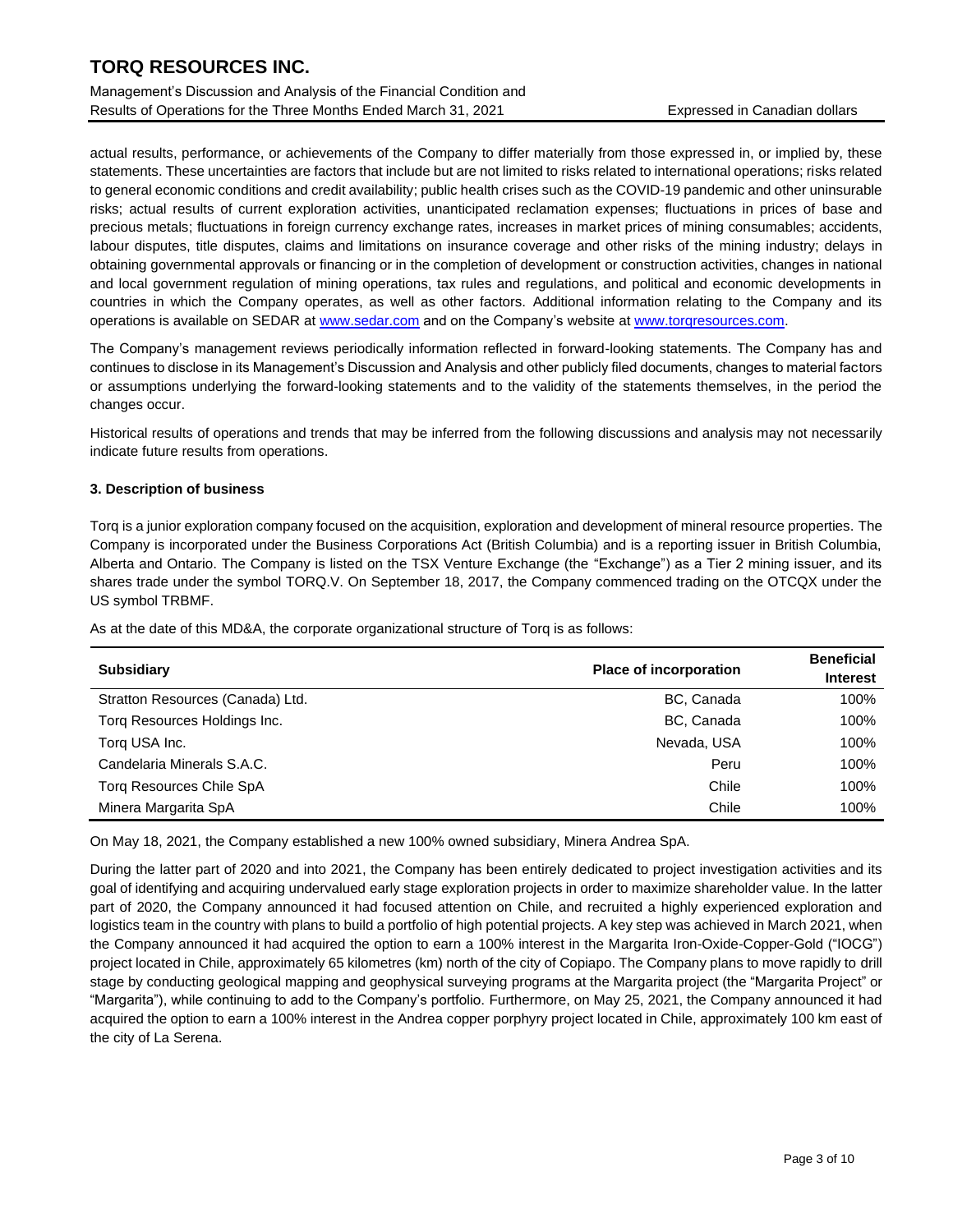Management's Discussion and Analysis of the Financial Condition and Results of Operations for the Three Months Ended March 31, 2021 Expressed in Canadian dollars

### **3.1 Ongoing response to COVID-19**

The Company continues to actively investigate projects through desktop reviews and continues site visits where appropriate generating several high-potential opportunities to create value for shareholders. The Company is monitoring the COVID-19 situation closely as restrictions are eased, and travel is being utilized where appropriate to support the evaluation of activities in the pursuit of new assets.

### **3.2 Margarita Project**

On March 8, 2021, the Company announced it had acquired the option to earn a 100% interest in the Margarita Project located in Chile, 65 km north of the city of Copiapo. The property is located within the prolific Coastal Cordillera belt. The Company acquired the rights that constitute the Margarita Project through two option agreements: the Margarita claims and the La Cototuda claims.

Under the option agreement the Company can acquire 100% interest in the Margarita claims by making cash payments totalling US\$6,200,000 over 66 months. The Company is required to incur work expenditures totalling US\$3,050,000 within 30 months of signing the definitive agreement:

|                                                  | Cash payments<br>(US\$) | Work expenditures<br>requirement<br>(US\$) |
|--------------------------------------------------|-------------------------|--------------------------------------------|
| Period from signing of the definitive agreement: |                         |                                            |
| Within 60 days (paid on April 23, 2021)          | \$<br>50,000            | \$                                         |
| Within 6 months                                  | 50,000                  | 400.000                                    |
| Within 18 months                                 | 100,000                 | 1,150,000                                  |
| Within 30 months                                 | 300,000                 | 1.500.000                                  |
| Within 42 months                                 | 1.200.000               |                                            |
| Within 54 months                                 | 2,000,000               |                                            |
| Within 66 months                                 | 2,500,000               |                                            |
|                                                  | 6,200,000               | 3,050,000                                  |

The claims are subject to a net smelter return ("NSR") royalty of 1.0% with 50% (being 0.5%) buyable for US\$2,000,000.

Under the La Cototuda option agreement, the Company can acquire 100% interest in the La Cototuda claims by making cash payments totalling US\$900,000 over 36 months as follows:

|                                                  | Cash payments<br>(US\$) |
|--------------------------------------------------|-------------------------|
| Period from signing of the definitive agreement: |                         |
| Upon signing (paid \$63,065 (US\$50,000))        | \$<br>50,000            |
| Within 12 months                                 | 250,000                 |
| Within 24 months                                 | 250,000                 |
| Within 36 months                                 | 350,000                 |
|                                                  | 900.000                 |

In relation to the option arrangement of the Margarita Project, a finders' fee of 466,667 shares (the "Finders Fee Shares") of the Company over two years of which 81,250 shares were issued on April 7, 2021, 141,667 shares are to be issued on March 31, 2022, and 243,750 shares are to be issued on March 31, 2023.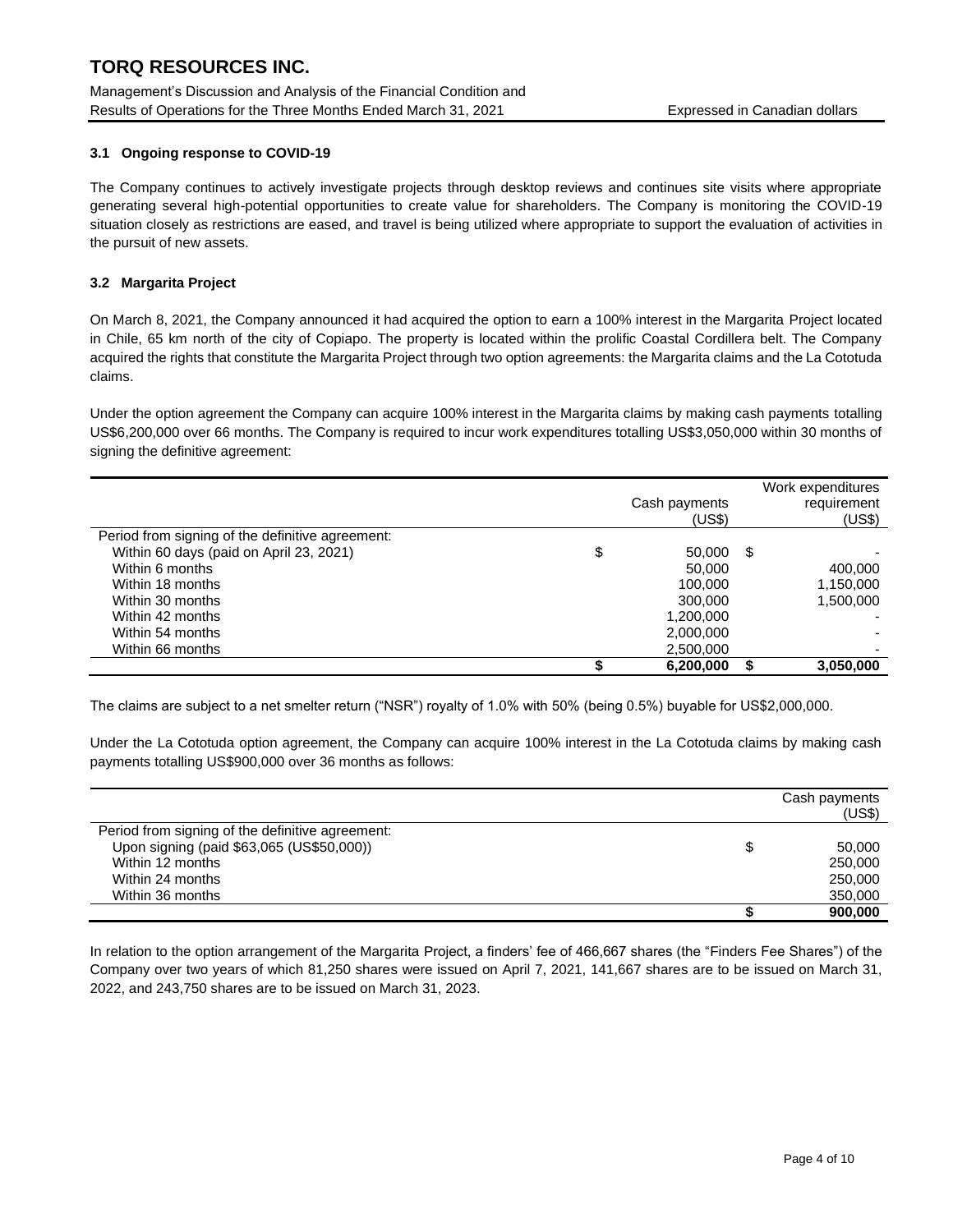Management's Discussion and Analysis of the Financial Condition and Results of Operations for the Three Months Ended March 31, 2021 Expressed in Canadian dollars

### **3.3 Andrea Project**

On May 25, 2021, the Company announced it had successfully acquired the option to earn a 100% interest in the Andrea copper porphyry project ("Andrea Project") located in northern Chile, 100 km east of the city of La Serena. The property is located at the western margin of the Miocene aged El Indio belt that hosts the world class El Indio and Pascua Lama epithermal gold and silver deposits.

The Company acquired the rights that constitute the Andrea Project through three option agreements. Under these option agreements the Company can acquire 100% interest in the project, subject to net smelter return (NSR) royalties, through cash payments as follows:

|                                                  | Cash payments<br>(US\$) |
|--------------------------------------------------|-------------------------|
| Period from signing of the definitive agreement: |                         |
| Within 60 days                                   | \$<br>105.000           |
| Within 12 months                                 | 135,000                 |
| Within 24 months                                 | 185,000                 |
| Within 36 months                                 | 300,000                 |
| Within 48 months                                 | 1,000,000               |
| Within 60 months                                 | 4,275,000               |
|                                                  | 6,000,000               |

The option agreements each include a NSR of 1.5% which is buyable for payments totaling US\$3,000,000.

#### **3.4 Exploration and evaluation expenses**

The Company is currently exploring and evaluating Margarita. The table below shows the nature of the exploration and evaluation expenses incurred during the three months ended March 31, 2021 and 2020.

|                                              | Three months ended March 31, |         |  |      |
|----------------------------------------------|------------------------------|---------|--|------|
|                                              |                              | 2021    |  | 2020 |
| Concession holding costs                     |                              | 10,123  |  |      |
| Equipment, vehicles, rent and field supplies |                              | 1,226   |  |      |
| Geological consulting, salaries and wages    |                              | 91,677  |  |      |
| Project support costs                        |                              | 12,239  |  |      |
| Travel, meals and accommodation              |                              | 4.659   |  |      |
|                                              |                              | 119.924 |  |      |

During the first four months of 2021, the Company conducted a ground-based induced polarization (IP) geophysical survey at the Margarita Project which consisted of a total of 49-line km with lines spaced every 250 m. The results of the program have demonstrated two north-northwest trending chargeability anomalies that are approximately 3 km by 500 m in dimension at a threshold of 30 millivolts, which is consistent with the presence of sulphide minerals. Importantly, these chargeability anomalies spatially overlap with resistivity lows that are consistent with hydrothermal alteration and form the basis of geophysical targeting at the project. Torq also recently completed 1:5000 scale geological mapping and has defined two major structural trends, northnorthwest and west-northwest. The Company believes these structures control the emplacement of copper oxide mineralization, hydrothermal breccias, intrusive bodies and alteration that is consistent with IOCG/porphyry deposits. The areas of chargeability highs and resistivity lows are aligned in north-northwest structural corridors. Additional data layers of detailed geological mapping and geochemical surveys will complete the targeting process at the project as the Company prepares to drill the project in the third quarter of this year.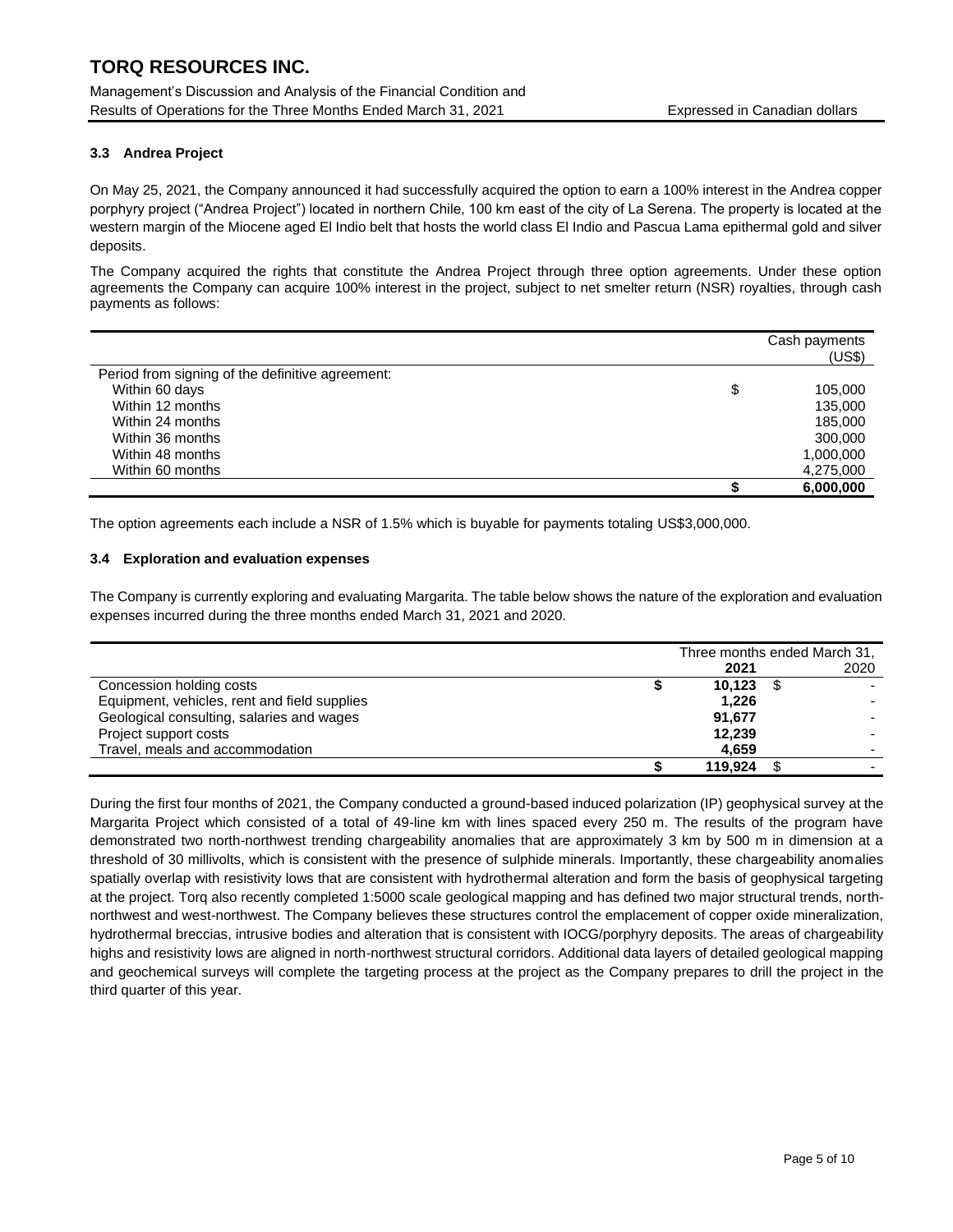Management's Discussion and Analysis of the Financial Condition and Results of Operations for the Three Months Ended March 31, 2021 Expressed in Canadian dollars

### **3.5 Project investigation costs**

The Company is continually reviewing and evaluating new projects globally on its path to establishing a tier-one mineral portfolio. The table below shows the nature of the project investigation costs incurred during the three months ended March 31, 2021 and 2020.

|                                              | Three months ended March 31, |     |         |
|----------------------------------------------|------------------------------|-----|---------|
|                                              | 2021                         |     | 2020    |
| Assays                                       | $\blacksquare$               | \$. | 25.587  |
| Equipment, vehicles, rent and field supplies |                              |     | 19.659  |
| Geological consulting, salaries and wages    | 110.309                      |     | 129.945 |
| Project support costs                        | 2.049                        |     | 6,376   |
| Share-based compensation                     | 8,200                        |     |         |
| Travel, meals and accommodation              | 428                          |     | 46,641  |
|                                              | 120.986                      |     | 228,208 |

#### **4. Discussion of operations**

#### **Three months ended March 31, 2021 and 2020 (Q1 2021 vs Q1 2020)**

Loss for Q1 2021 was \$1,317,192 or \$0.02 loss per share, compared to a loss of \$328,586 or \$0.00 loss per share for Q1 2020. Overall costs increased to support the focus on exploration on the Margarita Project as well as an increase in marketing and investor relations efforts.

Significant variances are discussed as follows:

- For Q1 2021, fees, salaries and other employee benefits increased to \$231,883 from \$169,957 in Q1 2020 as a result of the exploration team recruited in Q4 2020 in Chile. Included within these costs for the three months ended March 31, 2021, are share-based compensation costs of \$8,026 compared to \$7,006 for the same period in 2020.
- For Q1 2021, exploration and evaluation expenses increased to \$119,924 from \$nil in Q1 2020 and the project investigation costs decreased to \$120,986 compared to \$228,208 in Q1 2020. The increase in exploration and exploration expenses and decrease in project investigation costs in the current period reflects the Company's transition to exploration and evaluation of Margarita during Q1 2021.
- For Q1 2021, marketing and investor relations increased to \$465,466 from \$52,428 in Q1 2020 relating to the Company's increased efforts to market the focus on Chile, the Margarita Project, the seasoned exploration team and other accretive acquisition opportunities.
- For Q1 2021, foreign exchange loss of \$79,206 was recognized compared to a foreign exchange gain of \$175,795 in Q1 2020. The loss in the current period is realized and driven by the depreciation of the US dollar against the Canadian dollar during the quarter and the resulting decrease in the Canadian dollar equivalent of the US dollar funds translated at March 31, 2021. With greater activities in Chile during Q1 2021, the Company has a new exposure to fluctuations in the Chilean peso.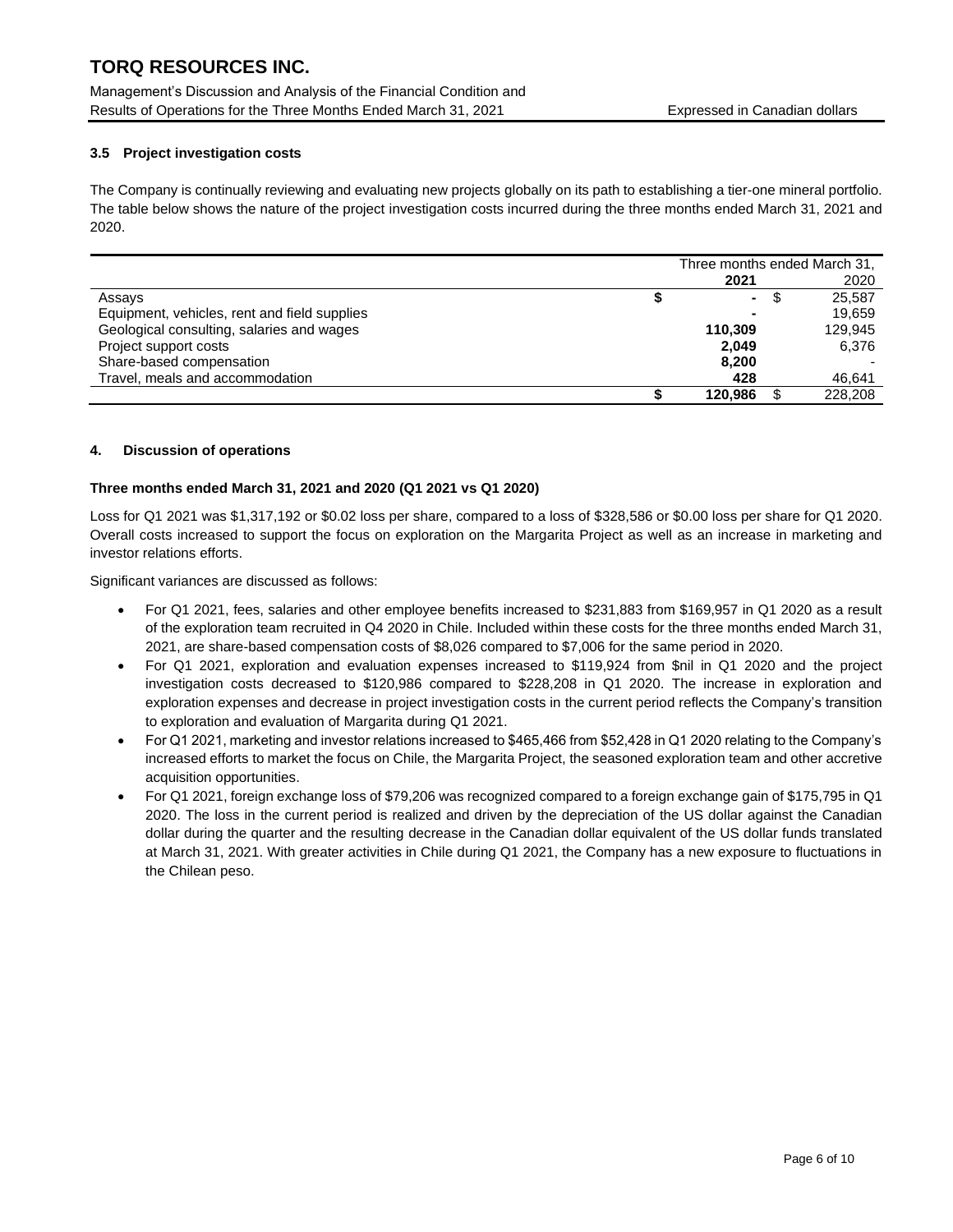Management's Discussion and Analysis of the Financial Condition and Results of Operations for the Three Months Ended March 31, 2021 Expressed in Canadian dollars

### **5. Summary of quarterly results**

The Company is a mineral exploration company and currently has no producing properties or operating income. The Company holds all of its cash on hand with financial institutions and earns interest on the cash balances it has available to fund its acquisition and exploration activities and administrative expenses. A summary of quarterly results is shown below:

| <b>Quarter ended</b> | Interest and | <b>Loss</b> | <b>Total</b> | Loss per share |
|----------------------|--------------|-------------|--------------|----------------|
|                      | other income |             |              |                |
|                      | \$           | \$          | \$           | \$             |
| March 31, 2021       | 11,356       | 1,317,192   | 1,320,180    | 0.02           |
| December 31, 2020    | 12.177       | 683,016     | 683,925      | 0.01           |
| September 30, 2020   | 12,609       | 535,629     | 535,935      | 0.01           |
| June 30, 2020        | 13,062       | 540,605     | 541,859      | 0.01           |
| March 31, 2020       | 46,856       | 328,586     | 327,445      | 0.00           |
| December 31, 2019    | 56,823       | 421,059     | 421,078      | 0.01           |
| September 30, 2019   | 60,515       | 268,719     | 264,600      | 0.00           |
| June 30, 2019        | 63,201       | 510,299     | 510,311      | 0.01           |

The summary of quarterly results for the last eight quarters reflects the relatively consistent loss from 2019 through 2020 as the Company focuses solely on project investigation, compared to a significant increase in loss in Q1 2021 as the Company began exploration and evaluation on Margarita Project with related increases in salaries, and office and administration costs. The higher loss in Q1 2021 also arose due to a significant increase in marketing and investor relations costs.

### **6. Exploration Plans for 2021**

In addition to launching the exploration program at the Margarita Project, and establishing the exploration plan for the Andrea Project, the Company is advancing its due diligence process on a variety of top tier mineral prospects. The list of properties under review continues to be refined and represents high priority targets with strong technical and geological merit that the Company believes would be accretive to shareholder value.

As a result of ongoing health concerns related to the COVID-19 pandemic the Company has been and will continue to advance its desktop reviews while employees work remotely. Site visits to potential acquisitions are limited and follow strict adherence to local guidelines.

The Company expects that these dynamic and uncertain times may lead to an increase in the quality of opportunities and will continue to maintain its focus on identifying high value mineral projects.

#### **7. Liquidity and capital resources**

As at March 31, 2021, the Company had cash of \$7,318,028 and working capital of \$7,279,069 compared to cash of \$8,748,073 and working capital of \$8,891,931 as at December 31, 2020. The cash balance of \$7,318,028 as at March 31, 2021, is sufficient to meet the cash requirements for the Company's operating expenses as well as continue with its project investigation and exploration activities. The Company does not foresee the requirement to raise additional capital in the next twelve months but may do so if the Company's operations materially change.

#### Common share issuances

The Company has only had one share issuance arising from an exercise of 40,000 share options during the three months ended March 31, 2021, for proceeds of \$24,800.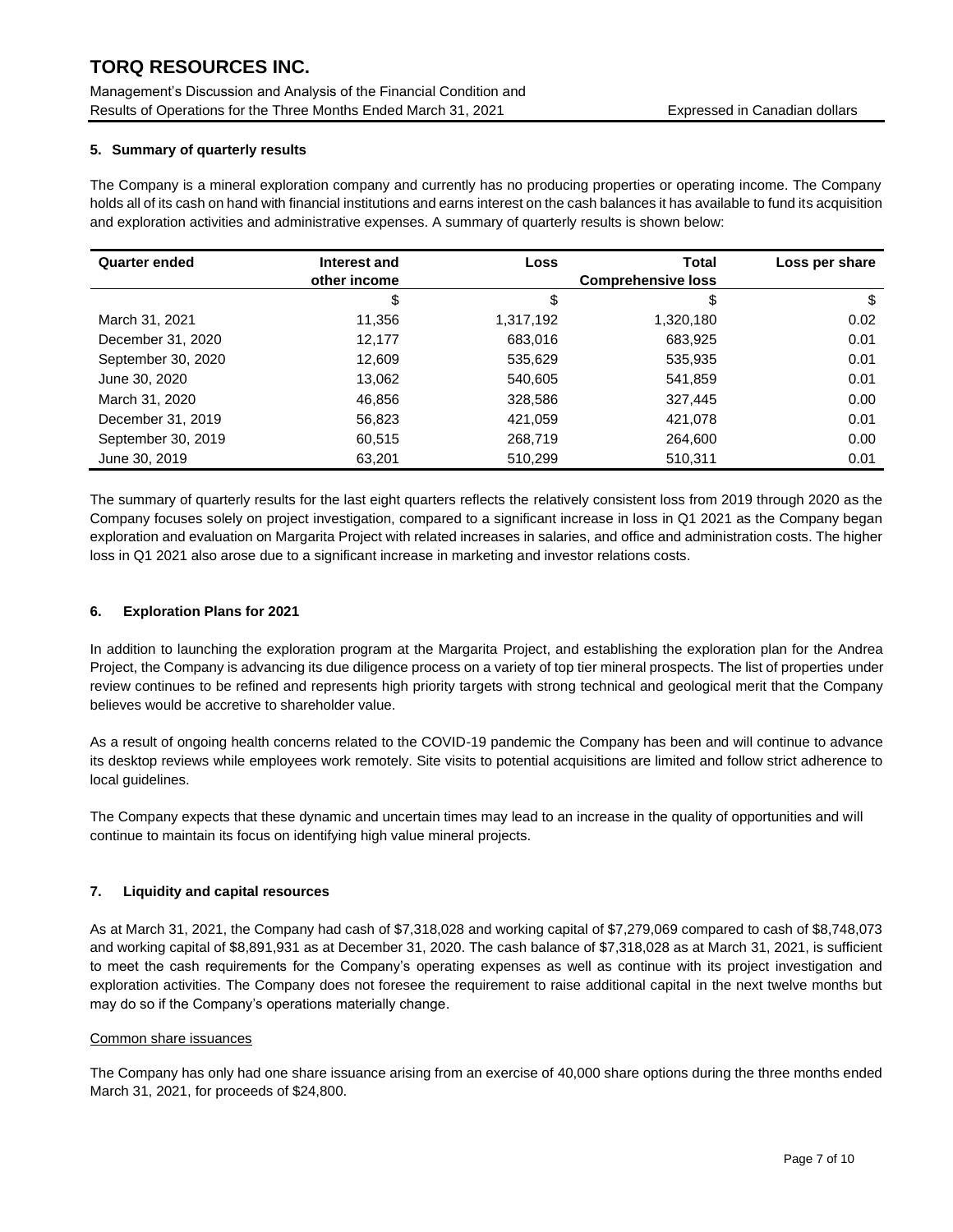Management's Discussion and Analysis of the Financial Condition and Results of Operations for the Three Months Ended March 31, 2021 Expressed in Canadian dollars

#### **8. Off-balance sheet arrangements**

The Company has not engaged in any off-balance-sheet arrangements such as obligations under guarantee contracts, a retained or contingent interest in assets transferred to an unconsolidated entity, any obligation under derivative instruments or any obligation under a material variable interest in an unconsolidated entity that provides financing, liquidity, market risk or credit risk support to the Company or engages in leasing, hedging or research and development services with the Company.

#### **9. Related party transactions**

All transactions with related parties have occurred in the normal course of operations. All amounts payable and receivable are unsecured, non-interest bearing and have no specific terms of settlement, unless otherwise noted.

|                                                           | Three months ended March 31, |         |    |         |
|-----------------------------------------------------------|------------------------------|---------|----|---------|
|                                                           |                              | 2021    |    | 2020    |
| Universal Mineral Services Ltd. ("UMS")                   |                              |         |    |         |
| Included in the statement of loss and comprehensive loss: |                              |         |    |         |
| Fees, salaries and other employee benefits                |                              | 42,345  | £. | 46,527  |
| Investor relations and marketing                          |                              | 9,038   |    | 11,593  |
| Office, rent and administration                           |                              | 43.421  |    | 44,103  |
| Project investigation costs                               |                              | 24.456  |    | 126.157 |
| Regulatory, transfer agent and shareholder information    |                              | 42      |    |         |
| Total transactions for the period                         |                              | 119,302 |    | 228,380 |

UMS is a private company with two directors and two officers in common with the Company. UMS provides geological, financial and transactional advisory services as well as administrative services to the Company on an ongoing, cost recovery basis. Having these services available through UMS on an as needed basis, allows the Company to maintain a more efficient and cost-effective corporate overhead structure by hiring fewer full-time employees and engaging outside professional advisory firms less frequently. The agreement has an indefinite term and can be terminated by either party upon providing due notice.

As at March 31, 2021, the Company's accounts payable and accrued liabilities include an amount owing to UMS of \$71,380 (December 31, 2020 - \$121,576). In addition, the Company has \$150,000 on deposit with UMS, recognized within prepaid expenses and deposits, as at March 31, 2021 (December 31, 2020 - \$150,000).

#### Key management compensation

In addition to the transactions disclosed above, the Company provided the following compensation to key management members, being its five executives and four directors:

|                                                 | Three months ended March 31, |  |         |
|-------------------------------------------------|------------------------------|--|---------|
|                                                 | 2021                         |  | 2020    |
| Salaries and other employee benefits            | 200.463                      |  | 102,213 |
| Directors' fees paid to non-executive directors | 17.813                       |  | 7.802   |
| Share-based compensation                        | 13.492                       |  | 4.435   |
|                                                 | 231,768                      |  | 114.450 |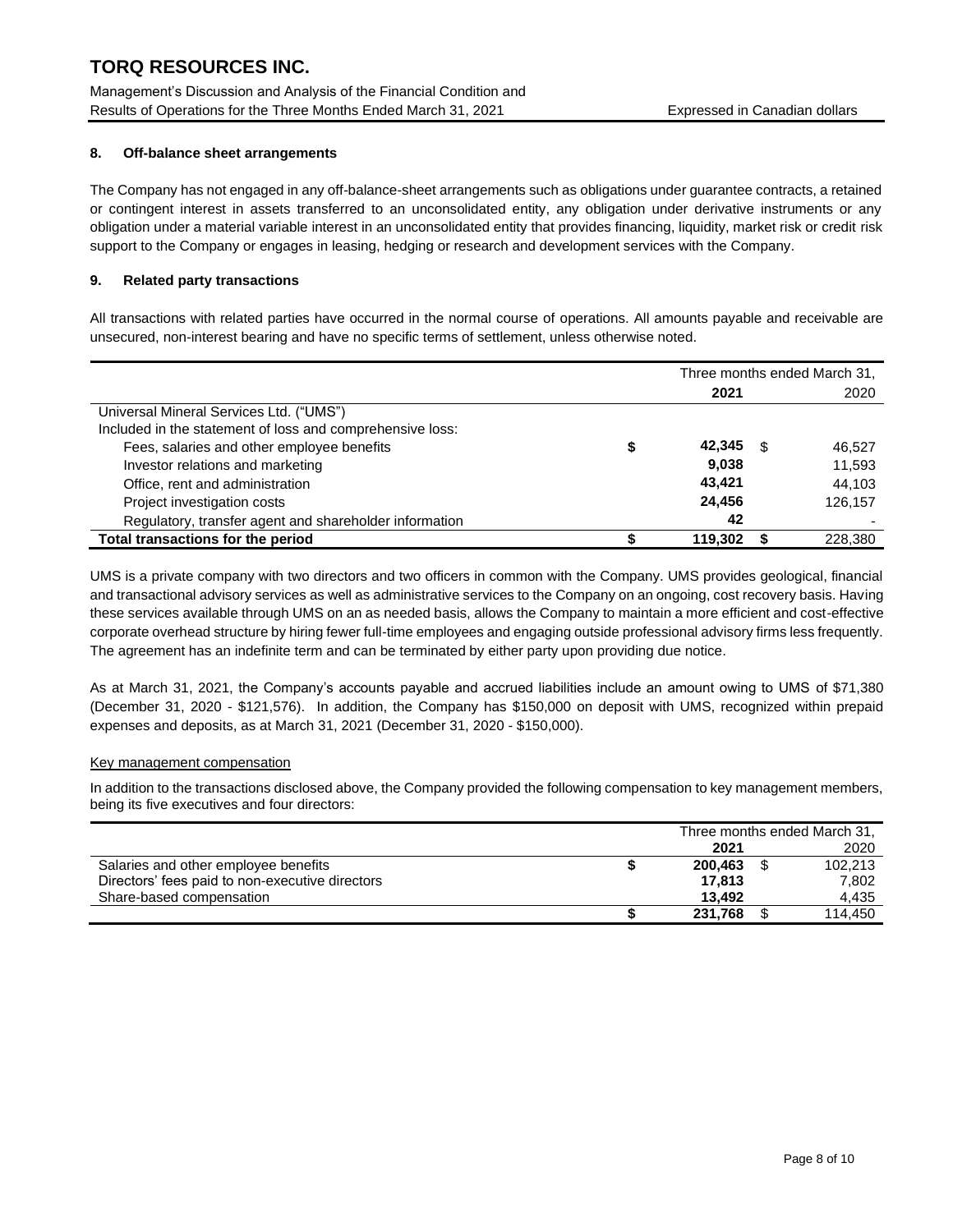Management's Discussion and Analysis of the Financial Condition and Results of Operations for the Three Months Ended March 31, 2021 Expressed in Canadian dollars

#### **10. Critical accounting estimates**

The preparation of the financial statements in conformity with IFRS requires management to select accounting policies and make estimates and judgments that may have a significant impact on the financial statements. Estimates are continuously evaluated and are based on management's experience and expectations of future events that are believed to be reasonable under the circumstances.

Key sources of estimation uncertainty that have a significant risk of causing a material adjustment to the carrying amounts of assets and liabilities are:

#### **10.1 Provisions**

Provisions recognized in the financial statements involve judgments on the occurrence of future events, which could result in a material outlay for the Company. In determining whether an outlay will be material, the Company considers the expected future cash flows based on facts, historical experience and probabilities associated with such future events. Uncertainties exist with respect to estimates made by management and as a result, the actual expenditure may differ from amounts currently reported.

The Company does not have any provisions recorded as at March 31, 2021 and December 31, 2020.

#### **10.2 Reclamation obligations**

Management assesses its reclamation obligations annually and when circumstances suggest that a material change to the obligations may have occurred. Significant estimates and assumptions are made in determining the provision for rehabilitation and site restoration, as there are numerous factors that will affect the ultimate liability payable. These factors include estimates of the extent, the timing and the cost of reclamation activities, regulatory change, cost increases, and changes in discount rates. Those uncertainties may result in actual expenditure differing from the amounts currently provided. The provision at the reporting date represents management's best estimate of the present value of the future reclamation costs required. Changes to estimated future costs are recognized in the statement of financial position by adjusting the reclamation asset and liability.

Management estimated the provision to be \$nil as at March 31, 2021 and December 31, 2020.

#### **10.3 Income taxes**

The provision for income taxes and composition of income tax assets and liabilities require management's judgment. The application of income tax legislation also requires judgment in order to interpret legislation and to apply those findings to the Company's transactions.

#### **10.4 Deferred tax assets and liabilities**

Management judgment and estimates are required in assessing whether deferred tax assets and deferred tax liabilities are recognized in the consolidated statements of financial position. Judgments are made as to whether future taxable profits will be available in order to recognize deferred tax assets. Assumptions about the generation of future taxable profits depend on management's estimates of future cash flows. These depend on estimates of future production and sales volumes, commodity prices, reserves, operating costs, and other capital management transactions. These judgments and assumptions are subject to risk and uncertainty and changes in circumstances may alter expectations, which may impact the amount of deferred tax assets and deferred tax liabilities recognized on the consolidated statements of financial position and the benefit of other tax losses and temporary differences not yet recognized.

#### **11. Changes in accounting policies including initial adoption**

The Company confirms that it has adopted and continued the same accounting policies that were disclosed in the consolidated financial statements for the year ended December 31, 2020 and 2019, except for a new accounting policy for equipment.